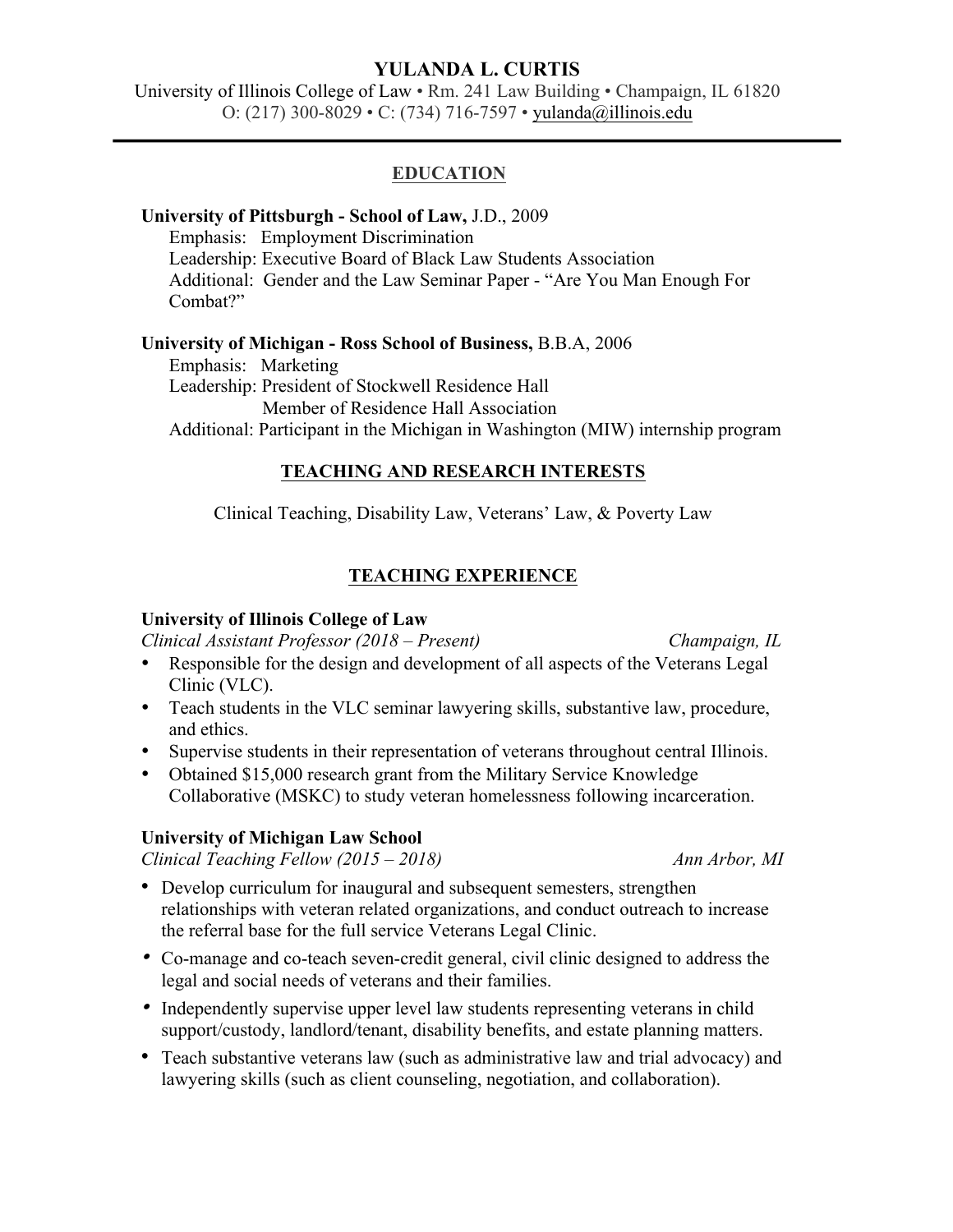• Presented work-in-progress at Michigan Law faculty work-in-progress lunch series.

## **LEGAL AND OTHER PROFESSIONAL EXPERIENCE**

## **Department of Veterans Affairs**

*Associate Counsel (2013-2015) Washington, DC*

- Drafted appellate decisions and remands for approval by Veterans' Law Judges that consistently exceeded their established quality rubric.
- Researched and applied applicable case law from the United States Court of Veterans Claims and the United States Court of Appeals for the Federal Circuit to independently determine the validity of a veteran's claim for benefits.
- Analyzed medical and lay evidence, identified multiple legal issues, and ensured all appropriate procedural requirements were met.
- Selected by senior government officials to present ideas regarding potential training upgrades as part of an agency innovation competition.
- Volunteered to participate in VA outreach programs and selected for the VA's yearlong Aspiring Leaders Program.

### *Veterans Service Representative (2011-2012) Detroit, MI*

- Adjudicated claims submitted for compensation and income based pension by researching, interpreting, and applying VA regulations, case law, policies, and procedures.
- Identified relevant legal issues, weighed the probative value of medical and lay evidence, and composed legal decisions.
- Volunteered to participate in VA outreach programs and received three awards for exceeding performance guidelines.

## **Social Security Administration**

*Senior Case Assistant (2010-2011) Livonia, MI*

- Drafted administrative dismissals and provided support to the Chief Administrative Law Judge by reviewing cases for issues such as substantial gainful activity and violent tendencies.
- Applied and interpreted laws, regulations, and written guidelines when processing appeals cases for individuals who were initially denied Social Security Disability or Supplemental Security Income in prototype states such as Michigan*.*

## **Legal Aid**

*Legal Extern (Summer 2007) Ann Arbor, MI*

- Successfully represented indigent clients facing possible eviction in court.
- Advocated for clients at formal administrative hearings regarding their continued Section 8 eligibility.